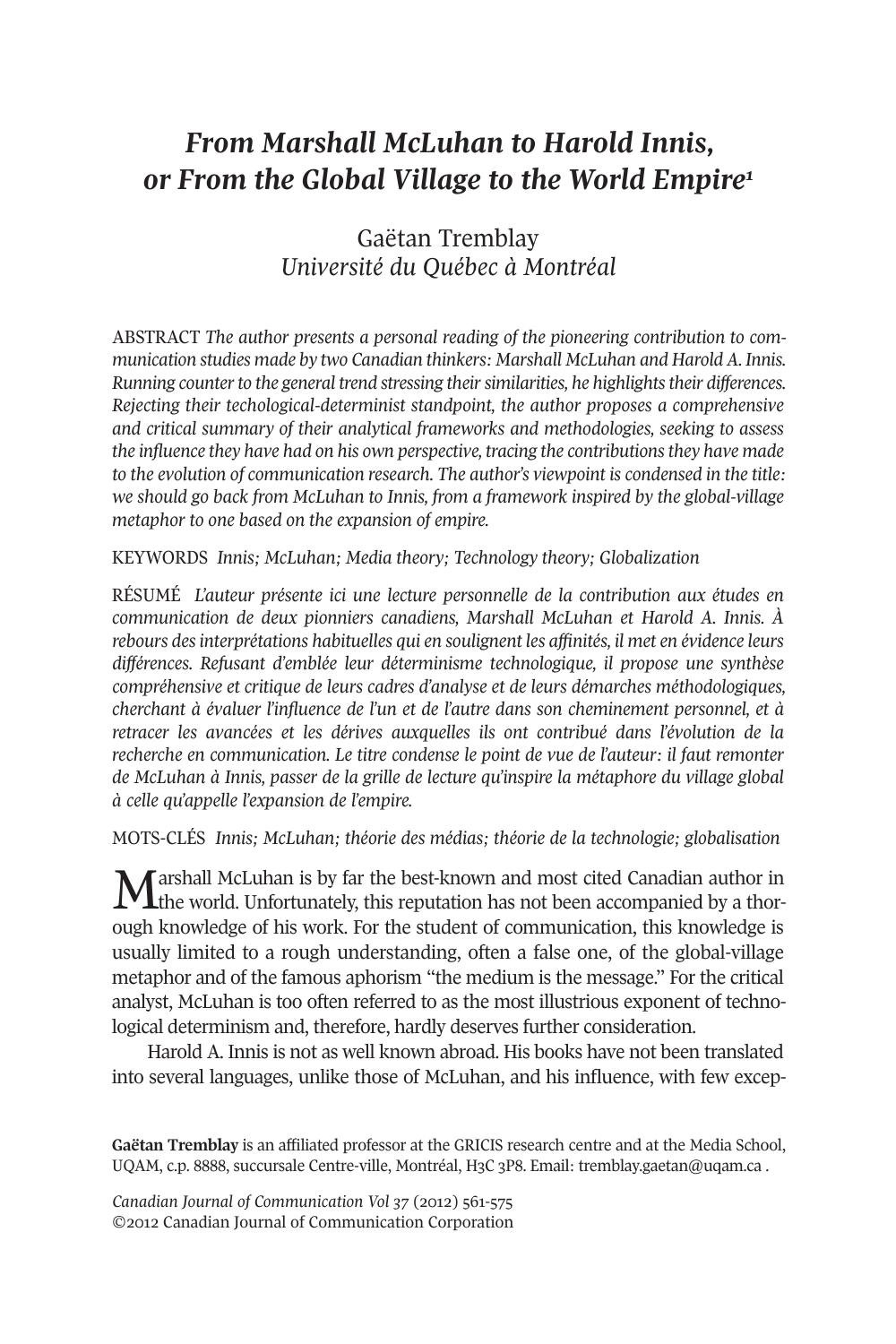tions, has not expanded beyond the Canadian border. only a few scholars, including the distinguished American James Carey, have given him careful attention and have found inspiration in his work. However, he left an important legacy to Canadian academia among scholars studying communication phenomena, especially those whose approach belongs to the galaxy of political economy.

By virtue of my training and my teaching duties, I have come to read several major works of Innis and Mcluhan. while I cannot claim to be an expert on the writings of either of them, both have exercised a profound influence on me at two different times in my career. So I am grateful for having been given the opportunity to publicly acknowledge my debt and to make a critical assessment of what I believe to be their main contributions to communication sciences.

Everyone interested in the relationship between communication technology and social, economic, and political organization; everyone interested in culture in its broad sense (ways of thinking, feeling, knowing); everyone interested in literary and artistic production, distribution, and consumption of cultural, informational, and communicational products; and everyone interested in the impact of media on the lives of individuals and societies should at some point read the works of Harold Innis and Marshall Mcluhan.

I intend to proceed here in this article to a critical assessment of Mcluhan's and Innis' contributions to communication sciences, outlining their main ideas and working methods. More specifically, as indicated by the title of my article, I address the themes of the global village and of the empire, as they not only are in everyday news, but are central to the work of these two Canadian writers. I conclude with some contextual elements that should allow one to fully appreciate the originality and importance of Innis' and Mcluhan's work.

#### **Two pioneers in communications studies**

Mcluhan's writings were published after those of Innis, and the guru of Toronto explicitly recognized on a number of occasions the pioneering work of the author of *Empire* and *Communications* and *The Bias of Communication*. But for two personal reasons, I will examine the two in reverse-historical sequence: firstly, because I read Mcluhan before Innis; and secondly, because I believe, as the title of my article indicates, that the recent history invites us to ascend from McLuhan's work to that of Innis.

The two Toronto professors share the same interest in the media of communication that they placed at the heart of their work. Innis is often presented as the precursor of Mcluhan, especially since Mcluhan claimed in his preface to a new edition of *Empire and Communications* (1972) and in his introduction to a reissue of *The Bias of Communication* (1977) that Innis had influenced him.

but, as we shall see, a careful analysis of their work reveals more differences than similarities between the two thinkers**.** one was trained in economics, the other in literary studies. while Innis followed a traditional academic career, Mcluhan chose a more unconventional path. while Innis rigorously applied social-science methods to his research, Mcluhan sought to emulate the way artists work. while Innis was interested in the fate of communities, Mcluhan was more concerned with the ordinary life of individuals. Innis remained pessimistic until the end of his life regarding the future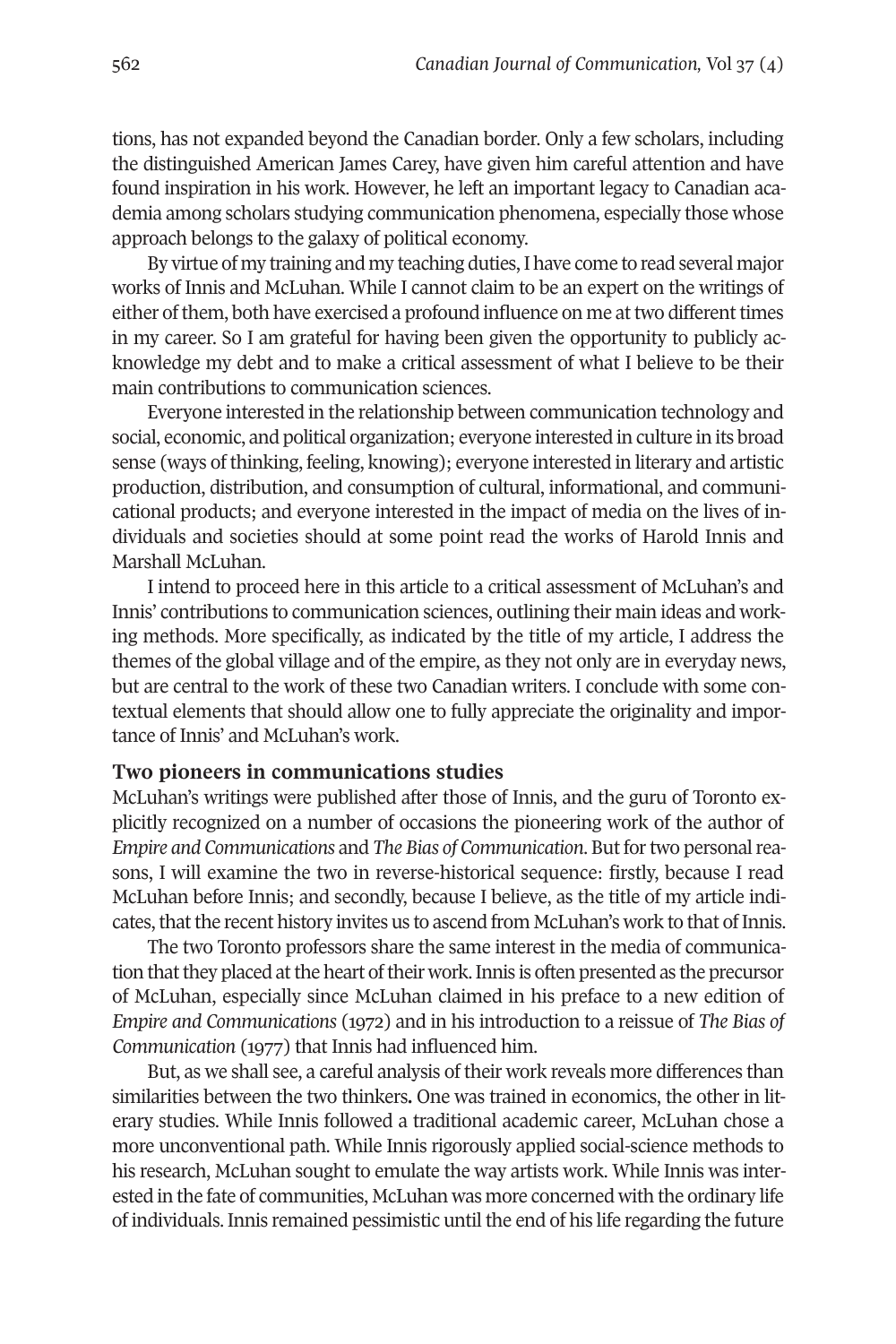of modern societies, believing that that they had been unable to achieve the balance necessary for their survival. Mcluhan, however, had moved from a sense of concern about particular aspects of contemporary culture—evident in books such as *The Mechanical Bride* (Mcluhan,1969) and *War and Peace in the Global Village* (Mcluhan & Fiore,1968)—to a certain optimism about the prospects of "electric age," which he expresses more explicitly in *Understanding Media* (Mcluhan, 1964) and *The Medium Is the Massage* (Mcluhan & Fiore, 1967).

Even though both Canadian authors were fascinated by past societies—Mcluhan by the Middle Ages and tribal societies; Innis by the golden age of Pericles' Greece their work responded to quite different questions and concerns. Innis attempted to determine the conditions of equilibrium and sustainability of societies, empires, and civilizations. By contrast, McLuhan sought to understand the causes, meaning, and direction of changes resulting from the invention of new media and their impact on the lives of modern (or postmodern if you prefer) men and women.

#### **Marshall McLuhan, the oracle**

My first contact with the work of Mcluhan was in the summer of 1967, a memorable year for all Quebeckers of my generation because Montréal was the host of a world exposition. I had just finished college and was about to undertake undergraduate studies in sociology at lavalUniversity.Reading *The Medium Isthe Massage* (Mcluhan & Fiore, 1967), then *The Gutenberg Galaxy* (Mcluhan, 1962) and *Understanding Media* (Mcluhan, 1964), would prove decisive in shaping my master's thesis and my subsequent research in the sociology of communication. I do not know whether Mcluhan is the main factor behind my interest in communications, but I am convinced that he has at least greatly contributed to confirming it.

However, I have always had an ambivalent relationship with his work. I have often been uncomfortable with his conceptual imprecisions and his rough assertions. I have always been sceptical of his theory of perception and have never agreed with his technological determinism. However, I have frequently been stimulated by his daring metaphors, his surprising comparisons, and his original interpretations of literary and artistic works.IfI had to summarize briefly my relationship with Mcluhan, I would say he is a writer with whom I often disagree but who challenges me, questions me, stimulates me, and makes me react. To paraphrase him, I do not agree with the content of his work, but no matter; it is my interaction with the medium that counts! How valuable it is to have an author who drives you to think! I guess McLuhan was proud to play this role. Unfortunately, people are usually prone to repeating his most famous maxims as dogmas, often in the wrong way.

Mcluhan was arguably one of the first writers to draw public attention to the existence of communication technologies, their characteristics, and how they work, rather than just to the messages these technologies transmitted. Until the 1960s, researchers had only been interested in specific effects of different types of messages (for purposes of propaganda or advertising), and public debate about the media was obsessed with the morality of the programs that were broadcast. The works of Mcluhan came as a timely reminder of the importance of technology dissemination and transmission networks. The style he adopted, consisting of concise and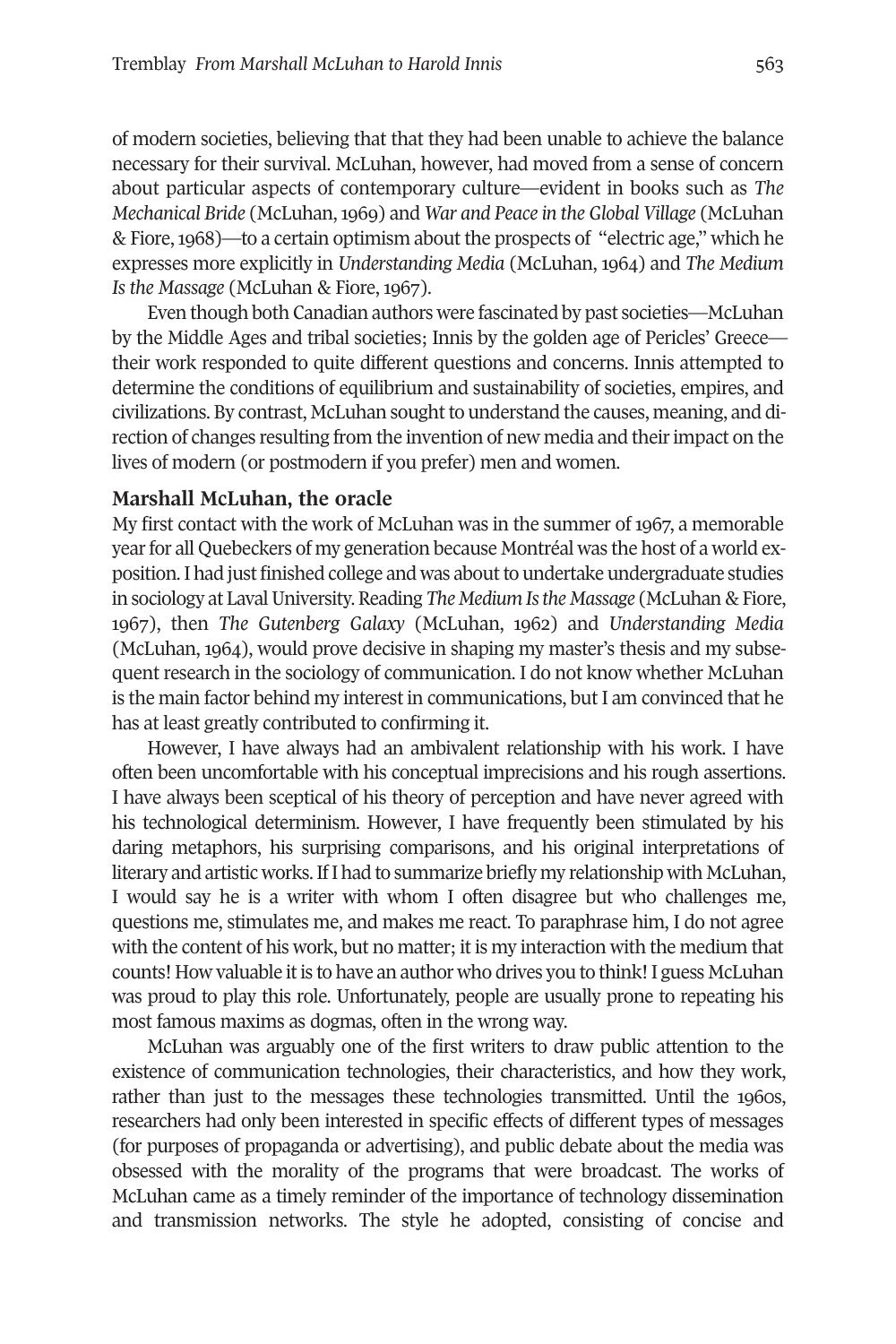flamboyant formulae, as well as the dramatic and mysterious aspect of his message, made him an oracle of communications.

#### **The media are revolutionizing the world**

All Mcluhan's thinking is based on this conviction: the media, which define the environment of man and society, disrupt all aspects of life.

The medium, or process, of our time—electric technology—is reshaping and restructuring patterns of social interdependence and every aspect of our personal life. It is forcing us to reconsider and reevaluate practically every thought, every action, and every institution formerly taken for granted. Everything is changing —you, your family, your neighbourhood, your education, your job, your government, your relation to "the others." And they're changing dramatically. (Mcluhan & Fiore, 1967, p. 8)

The evolution of media is the basic factor determining human history, which Mcluhan divides into three periods according to the media that is dominant within each: the culture of orality, the civilization of the printing press (the "Gutenberg Galaxy"), and the civilization of electricity (the "Galaxy of Marconi"). one could find plenty of quotes that have made Mcluhan, despite his occasional protestations, one of the most illustrious heralds of technological determinism. In his work, society and the individual are shaped by the media. Social, economic, cultural, or political factors, when referred to, only have a minor impact in comparison with technological overdetermination.

In some pages, Mcluhan places great emphasis on the mechanical and industrial aspect of media production: division and hierarchy of operations, interchangeability of components, as well as mechanical reproduction and linear thinking. For example, he wrote: "Printing was the first mechanization of an ancient handicraft and led easily to the further mechanization of all handicrafts" (Mcluhan, 1962, p. 58). Also:

The restructuring of human work and association was shaped by the technique of fragmentation that is the essence of machine technology. The essence of automation technology is the opposite. It is integral and decentralist in depth, just as the machine was fragmentary, centralist, and superficial in its patterning of human relationships. (Mcluhan, 1964, p. 23)

I do not know if Mcluhan had read the works of the Frankfurt School, especially those of Adorno and Horkheimer. but if he shares with them the statement of a mechanical, industrial culture, he provides a very different analysis of this phenomenon. For researchers of the Frankfurt School, it is the modern communication technologies, invented in the early twentieth century—particularly radio and cinema—that are responsible for the industrialization of culture. For Mcluhan, the mechanization of culture is rather the product of the printing press, invented in the fifteenth century. For Adorno & Horkheimer (1974), the homogenization resulting from industrial reproduction threatens the culture of emancipation and the legacy of the Enlightenment, as embodied in the great works of art and literature of past centuries that were largely disseminated thanks to the printing press. For Mcluhan, the electric and electronic media invented since the mid–nineteenth century allow a return to multisensory perception and to complex and comprehensive thinking as well as to certain features of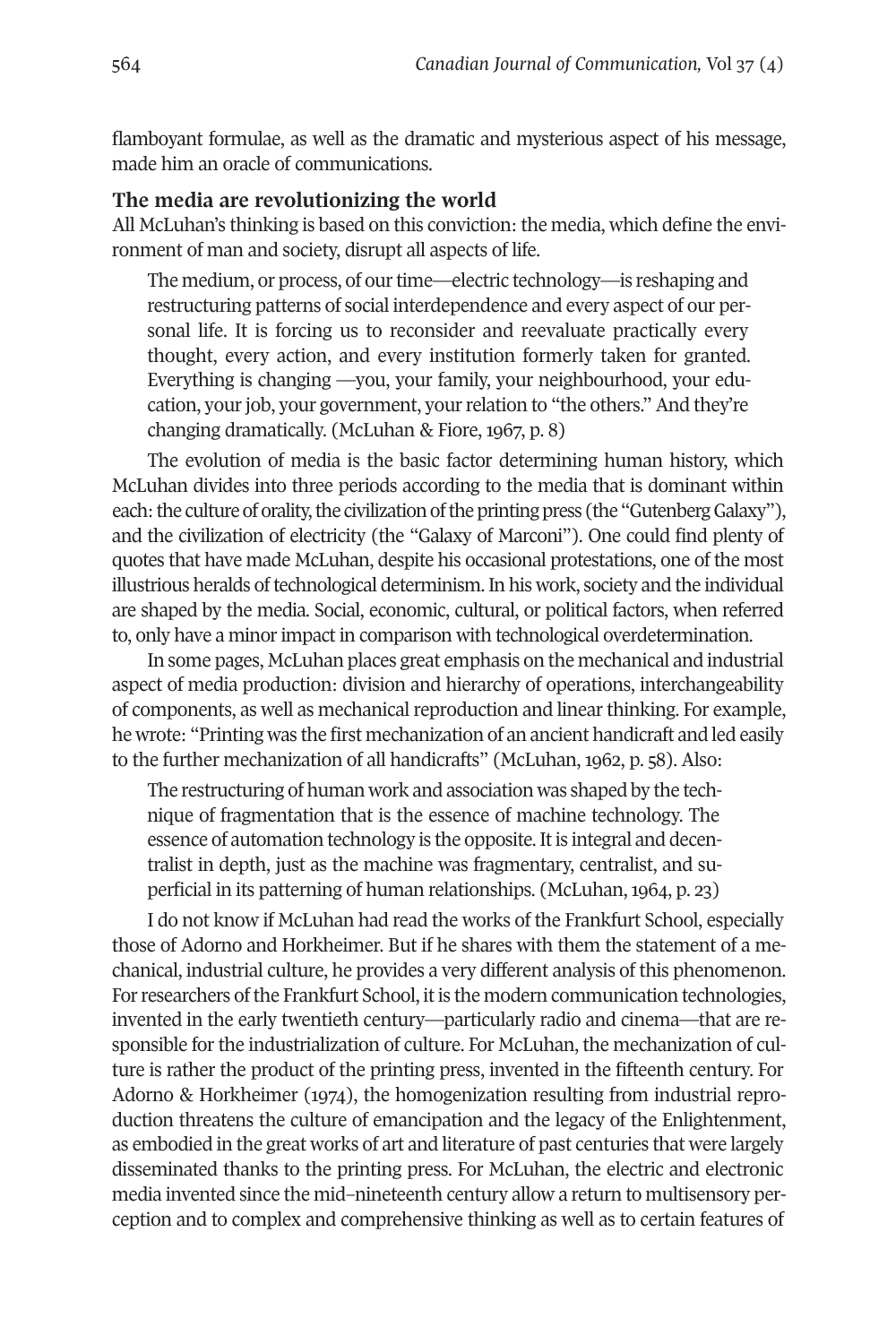orality, after centuries of linearity, specialization, hierarchy, division, and sectarianism that followed the invention, diffusion, and dominance of the printing press in the civilized world: "Homogenization of men and materials will become the great program of the Gutenberg era, the source of wealth and power unknown to any other time or technology" (Mcluhan, 1962, p. 156).

The one-dimensional man, for Mcluhan, is not the result of the expansion of mass culture and the capitalist system, as Herbert Marcuse (1969) wrote. on the contrary, forthe author of *TheGutenbergGalaxy*, itis basically the product of print culture made possible by the invention of the printing press. It is a complete reversal of perspective in relation to theories of the Frankfurt School.

#### **The media as extensions of the human body**

This analysis of the industrialization of culture and communication could have led Mcluhan to develop an economic or sociological perspective. He chose instead to interpret this phenomenon within a biological and psychological framework more or less naturalized, elaborating a theory of perception based on the premise that all media are extensions of the human body: "All media are extensions of some human facultypsychic or physical" (Mcluhan & Fiore, 1967, p. 26). Each medium would extend one or the other or a combination of our five senses, or our brain, of which the computer is supposed to be an extension.

The media, according to Mcluhan, are more orless hot or cool depending on how many senses they extend. A medium is hot if it extends only one sense, transmits highly defined information, and involves a low participation activity. On the contrary, a medium is cool if it involves many senses at the same time, carries imprecise information, and requires a high level of receptors' involvement. It is a relatively simple definition, but its application is very complex. This is certainly the case in the work of Mcluhan, where the media appear more or less hot or cool depending on the point of comparison. Thus, for example, alphabetic writing is hotterthan handwritten ideographic writing but cooler than alphabetic writing in print. Radio is sometimes presented as cool, sometimes as hot, et cetera.

The media that favour one sense overheat it and dull one's other senses. As a result, perception is atrophied, fragmented, unbalanced. This is what has happened in the Gutenberg era. The overuse of the eye entailed by book culture has led to the linearity, hierarchy, specialization, and division of knowledge, as well as to the separation between science and art and between thought and action. In Mcluhan's theory, the invention of the printing press was the major watershed in history.

The theory of perception developed by Mcluhan, which has little scientific basis, has led him to attractive but false statements, as when he claims that television is a "touch" medium, radically different from cinema because the cathodic tube projects the image on the viewer's skin, tattooing it, while the movie projector projects its image on a screen in front of the viewer. I have never met a specialist in perception who could confirm this!

Similarly, when Mcluhan says that writing is a hot medium because it is an extension of the eye, the ultimate producer of linearity and segmentation in his theory, he puts his finger in his own eye, if you will forgive my making such an easy joke.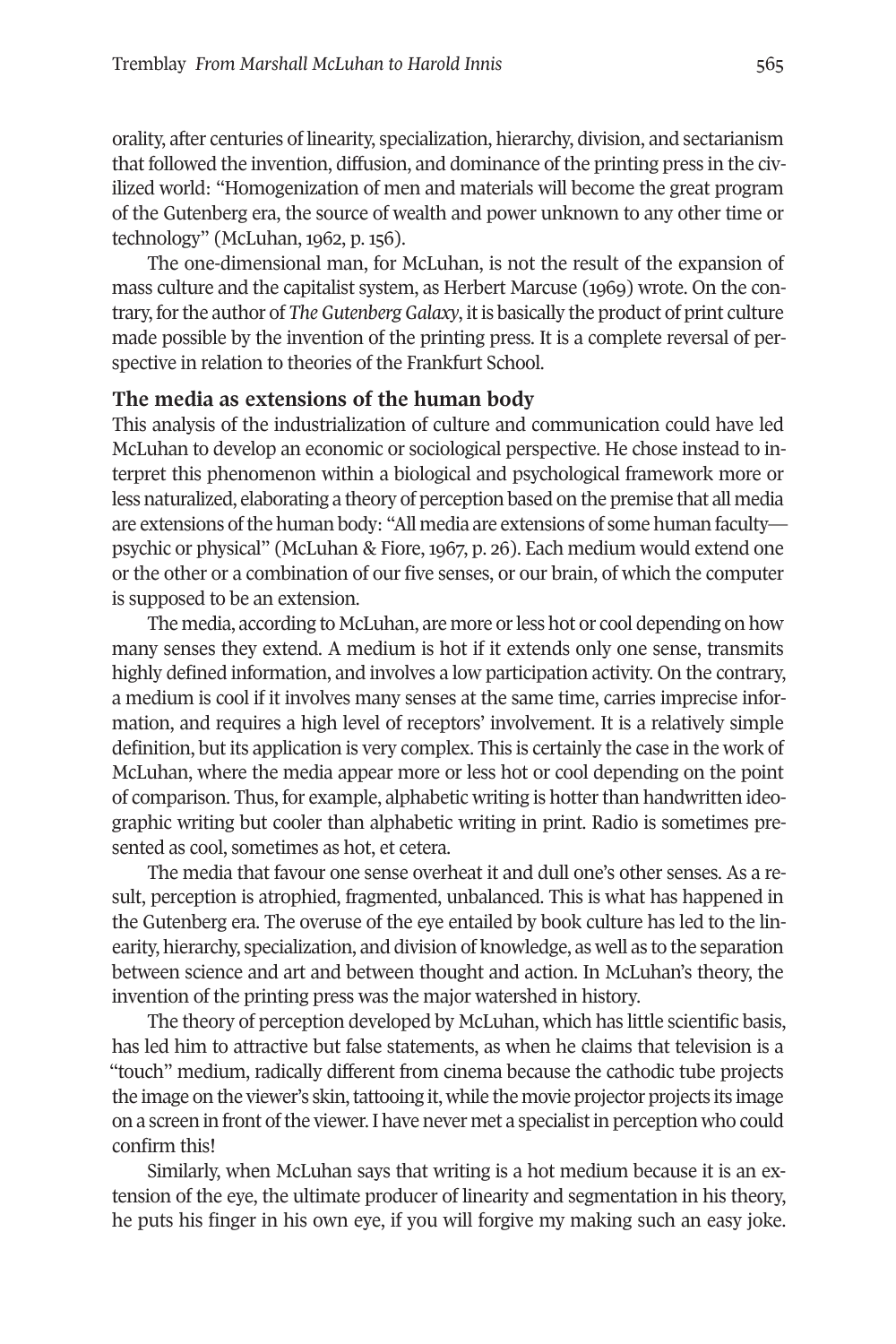According to scientific theories of perception, vision works first by capturing gestalts (large forms) rather than by sequential scanning, and it proceeds only secondarily to a systematic exploration of the observed object. These are the same eyes that perceive images and texts. If writing is linear, it is because it is a substituting code reflecting spoken words, which are perceived in a sequence, one after the other, not because it appeals to the eye. The understanding of speech, which calls to the ear and not to the eye, is linear and not global. Isolated reading is, of course, a communicative situation very different from face-to-face conversation. But there is much more than opposition between sight and hearing. The contexts of communication are different, and the dimensions to be considered beyond the purely sensory characteristics include psychological, sociological, and environmental factors.

#### **The stained glass, gloss, and metaphor as working tools**

To properly assess Mcluhan's work, one must remember that he was a professor of literature, rather than a scientist—and was in neither the physical sciences nor the social sciences. Mcluhan was a specialistin English literature, especially that of sixteenthcentury britain. He wrote his doctoral thesis on the rhetoric of Thomas Nashe, a famous Elizabethan satirist born in 1567 who died around 1601. Mcluhan became interested in modern media, initially, only to better understand his students, who he felt were quite remote from his own sensibility.

McLuhan was raised in a Protestant family and converted to Catholicism in adulthood. I do not know the extent to which his conversion played a role in shaping his thinking. but we must mention at least one point, given the importance of dogma in the Catholic religion: Mcluhan's technological determinism was incompatible with his faith, a Catholicism rejecting predestination—even the very idea of destiny—and the fate of men depending only on divine will and human freedom. Mcluhan had to find a way to reconcile his thought with the doctrine of the Roman Catholic Church, particularly its social doctrine on communications. He found a way outin the following formula: "There is absolutely no inevitability as long as there is a willingness to contemplate what is happening" (McLuhan & Fiore, 1967, p. 25). In other words, the media create an environmentthat determines the existence of human beings, butifthey can become aware of this environment, they can escape from it. He does not specify how it happens, which remains rather magical, but finally, respect for the doctrine is safe!

McLuhan, we have said, is a literary scholar. One can regularly find traces of this in his works, most notably in the form of numerous references to william Shakespeare and James Joyce, among others. A Renaissance expert, he surprisingly looks for the principles of his method in the period that preceded it—namely, the Middle Ages. why? To follow a method coherent with his media theory. Given that the printing press has produced the kind of linearreasoning—analytical, fragmented, and sequential—that is not able to account for the complexity and comprehensiveness of the Marconi era, we must find tools to understand and explain more recent phenomena elsewhere. Mcluhan seeks and finds them in the pre-Gutenberg thought.

Refusing to write a record that sets out an orderly structure of argument, the oracle of Toronto proceeds by aphorisms and metaphors dealing with many differentthemes, gloss after gloss, without any apparent logical structure. The various sections of his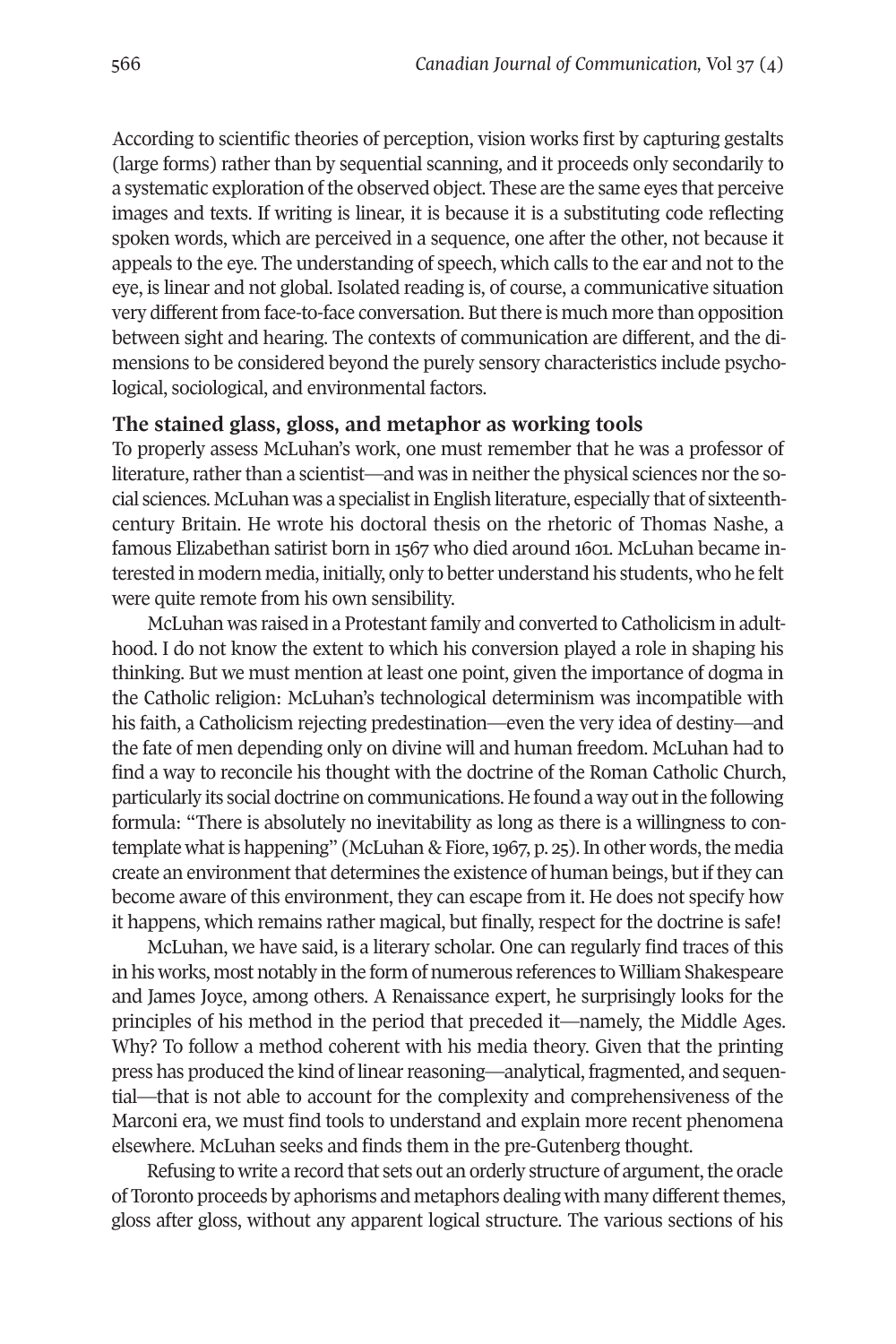books can be read in any order. To speak of his method, Mcluhan likes to referto mosaic and stained glass. As opposed to systematic and linear alphabetic writing, he prefers light that penetrates the object and reconstructs it piece after piece, like a mosaic. In contrast with the reflected light coming *from* an external point illuminating the object (*light on*), he draws attention to the light passing *through* the object, like through a cathedral's windows (*lightthrough*): "This theme enters into the very texture of medieval thought and sensibility as in the technique of the 'gloss' to release the light from within the text, the technique of the illumination as light through not on, and the very mode of Gothic architecture itself" (Mcluhan, 1962, p. 131).

In other words, McLuhan chose a scholastic approach rather than a Cartesian one, giving preference to interpretation rather than explanation. Considering such a return to ways of thinking dating back before the Reformation, one cannot help but refer again to his conversion to Catholicism.

Mcluhan does not explain; he explores. He liked to say he had no viewpoint, unlike his opponents who, according to him, opposed his views because they could not depart from their points of view. The position he adopted was consistent with his theory of the media but left no room for critical debate. one could take it orleave it. This perhaps explains why Mcluhan has engendered the most virulent opposition alongside the most uncritical partisanship.

### **Harold Innis, the scribe**

My initiation into the work of Harold Innis came much laterthan into that of Marshall Mcluhan. It began in the late 70s, when the initial work leading to the creation of the Canadian Communication Association put me in regular contact with Canadian colleagues, especially my friend liora Salter, now retired from york University. The lack of a French translation ofInnis' books is probably largely responsible for his low profile in the Francophone world.

Mcluhan was not a traditional scholar, and he never got the recognition from his colleagues to which he aspired. Innis, by contrast, represents the very model of a Canadian university intellectual. long after his death, he remained a benchmark for many Canadian academics. In many ways, Innis embodied a typical representative of the book culture of the Gutenberg era, as identified by Mcluhan. The figure evoked by his character is that of the studious scribe rather than that of a charismatic prophet.

No doubt, Harold Innis' training in the social sciences made his communications approach more credible in my opinion than that of Mcluhan. I am primarily a sociologist, fascinated by history and the economy. Innis was primarily an economist, passionate about history. His early work focused on Canadian economies based on the exploitation and export ofraw materials, especially fur, fish, and lumber. His findings on the central role played by the transportation infrastructure gradually led him to the study of communications.

# **The media as instruments of control over time and space**

Innis was one of the first researchers to highlight the strategic importance of communications in the creation and survival of empires since the very beginnings of civilization. Innis' theory is structured according to basic concepts such as time and space.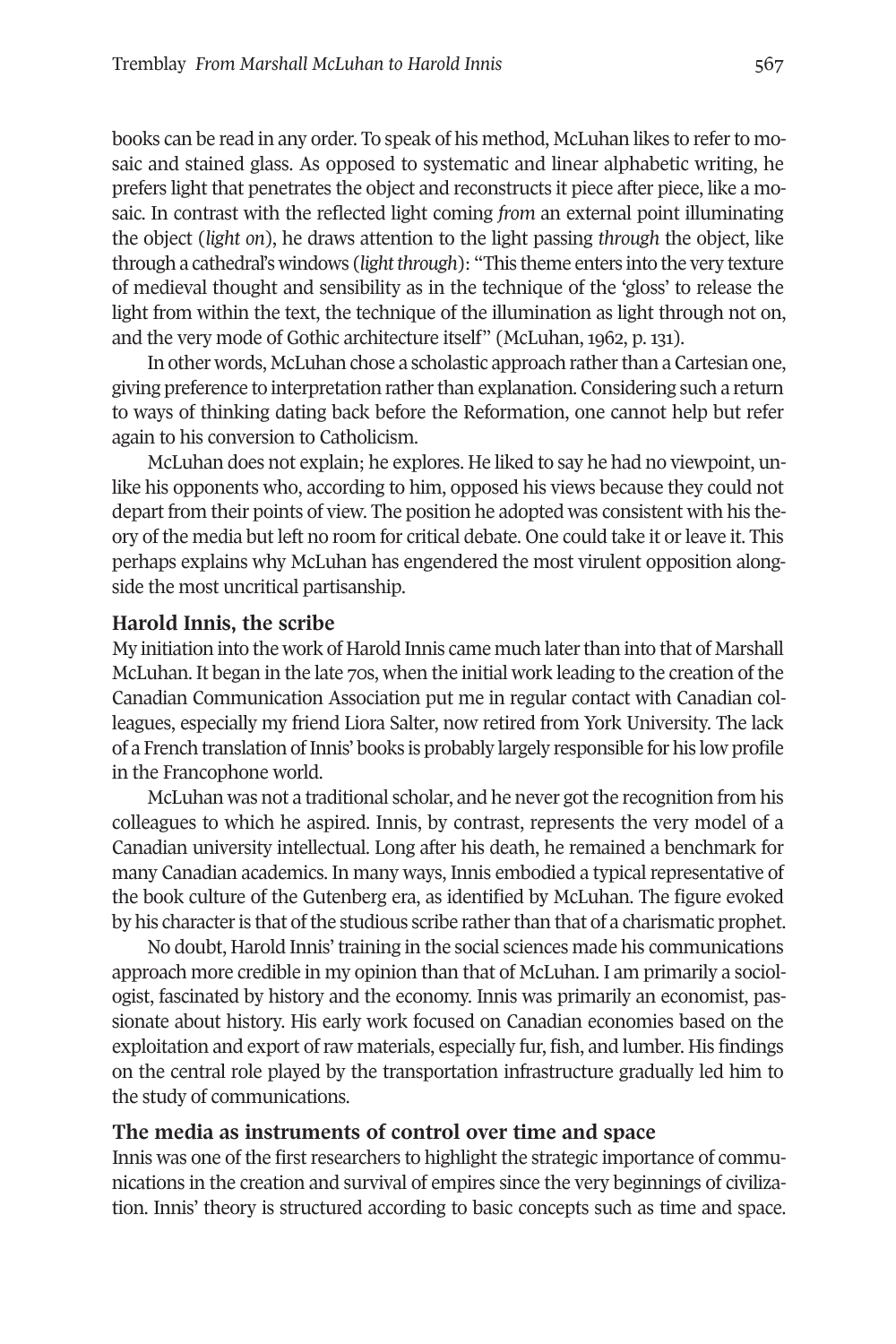Every society must have control over a territory and find the means to survive and reproduce. According to Innis, all media show bias: characteristics that allow control of space ortime. Every empire or society that claims a degree of continuity must strike a balance between a medium that promotes control of space and a medium that secures its survival over time. Finally, according to Innis, the operation of the mainstream media promotes the creation of monopolies of knowledge, served by a caste or a group of priests, scribes, and scholars to whom the authority grants a number of privileges.

There is no record of any theory of perception in the work of Harold Innis. The media are not designed as extensions of human sense organs. The bias they imply in terms of their characteristics—depends on the nature of their material support (heavy or light, durable or ephemeral, et cetera), on their greater or lesser ease of access (scarcity of production areas of papyrus, decentralization of production of paper, et cetera), on their production conditions (slow stone carving,timeliness of signs on clay that dries quickly, plenty of nearby water supplies for production of parchment, et cetera), and on the knowledge necessary for this production.

Some media, because of their lightness and their ease of production and transportation, prove to be useful tools, effective—indeed essential—to the political and administrative control necessary for the operation of an empire dominating a vast territory. This is the case of papyrus and paper, for example. others, in contrast, have traits that make them more suitable for transmission over time. The monopoly over the latter has been historically assumed by religious powers. Their production is long and difficult, but their lifespan is measured in centuries and millennia. This is the case of writing engraved on stone (Innis, 1972).

# **Communication and society**

Armed with this basic set of concepts (time, space, bias, balance, monopoly of knowledge), Innis undertook a careful study of historical records (as found largely in secondary sources) in an effort to validate his assumptions. The results are set out in his two books on communications, *The Bias of Communication* (1951) and *Empire and Communications* (1950). outstanding among the great empires are that of ancient Egypt, based on the dual use of stone and papyrus; that of the Greece of Pericles, representing a good mix of oral tradition and written civilization; and that of byzantium, which combined the advantages of papyrus and parchment.

If Mcluhan was obsessed with the resulting changes that followed the invention of a new medium,Innis appears to have been especially concerned about balance and stability. His analysis, of course, was dealing with change, which arises in the periphery of the empire, the territory under the influence of mainstream media. but he was primarily seeking to establish the conditions for societies to control the space where they live and survive over time: "It has seemed to me that the subject of communication offers possibilities in that it occupies a crucial position in the organization and administration of government and in turn of empires and of western civilization" (Innis, 1972, p. 5).

The thought of Innis is completely dominated by the assumption of equilibrium, dear to many economists. The societies he valued most are those that have achieved stability, thereby allowing them to span centuries. Innis especially admired past pre-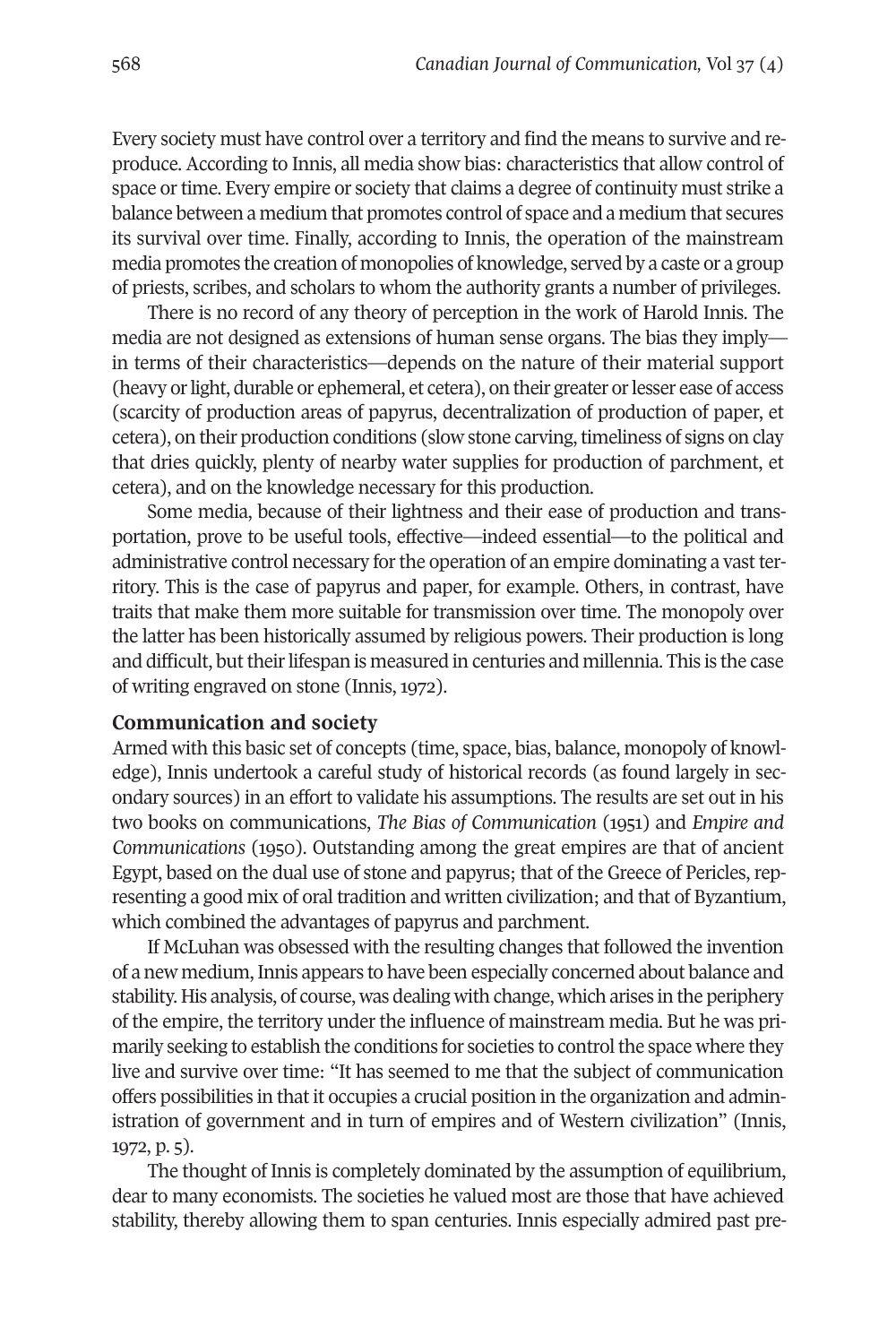industrial societies in which media were few and the pace of change was rather slow. One should not forget that he was writing this in the first half of the twentieth century. There was very little known about television, even less about the computer, and nothing about digital networks. we may rightly wonder whether his hypotheses still make sense, whether they can be transposed to the study of modern societies in which there is a wealth of media and in which change is the only stable value. Is balance possible in these societies? Is it necessary?

Moreover, can we still categorize the modern media as space- or time-biased? Mcluhan was right; electricity has completely changed the world. And as noted by James Carey (1989), since the invention of the electric telegraph, the relationship between communications and transportation has been completely reversed. Not only has the transmission of messages become autonomous from the means of physical transportation of goods, but it is now the transmission of messages that regulates the flow of material goods and people.

Electrical and electronic media allow for the control of space as never before in history. but should we conclude that these media are unsuitable for preservation and transmission in the long term? Most messages are ephemeral, but this short lifespan is more dependent on their relative utility than the characteristics of the media. Consider, for example, the inscriptions on digital discs. Do they not have the same capacity to last over centuries as inscriptions carved in stone?

Despite these reservations, James Carey's work (1989) has shown how interesting the application of a conceptual framework inspired by Innis could be.

# **Innis' method**

The method of Harold Innis has nothing to do with the one deployed by Mcluhan. Innis, as we noted, was trained in the social sciences. His working method is based on the careful study of history books, the accumulation of clues and evidence, and the cross-checking ofinformation sources. while inevitably using metaphors like any other author, he is careful to use them as a method of exploration. And if the reading of his texts is often difficult, it is largely because their understanding requires extensive knowledge.

As it puts communication technology at the heart of historical evolution, Innis' thought may indeed be regarded as deterministic. The technological determinism underlying the model of the information society, in which the evolution of information and communication technology is presented as the key factor of change, constitutes an explanation that is necessarily reductionist, unable to take into account the different actors' strategies and the resulting conflicts. It is also a viewpoint that ignores all the problems and challenges facing contemporary societies that most likely do not result directly or primarily from the development of information and communication technology, such as social inequality, poverty, marginality, and exclusion.

A theory of communication that aims to explain social phenomena must necessarily be linked to a theory of production of material goods (i.e., the transformation of the world through the production of wealth) and a theory of power relations. In short, it should be articulated to a political economy of communication. This imperative is even more important in contemporary society, where communication, from the cre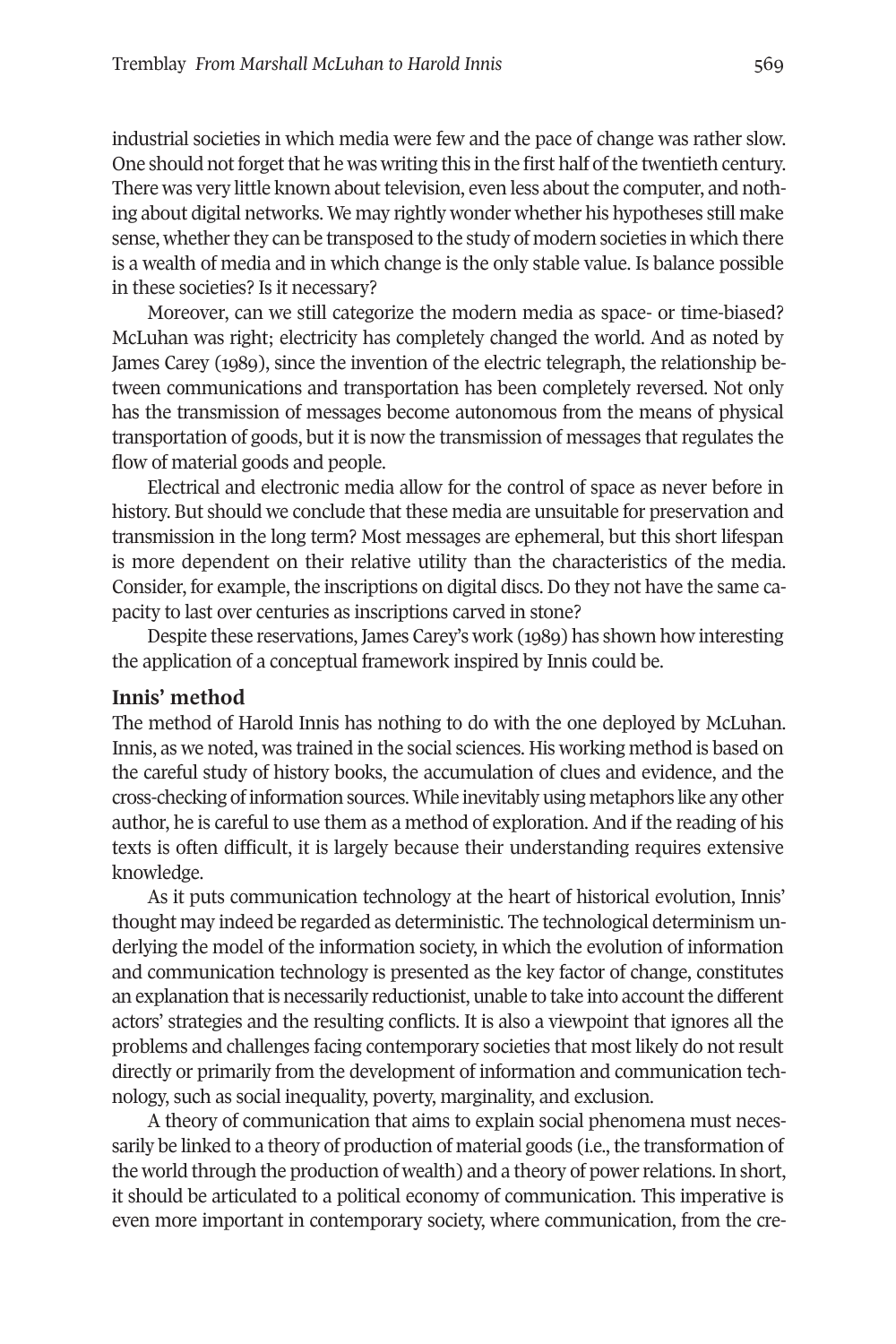ation of products to their distribution, is widely and deeply embedded in the capitalist mode of production.

The work of Harold Innis is a fine example of the need to relate communication sciences to other social sciences, especially history, sociology, economics, and political science. If Innis' thesis is built around the central role played by communication technologies in the formation and survival of empires, the concepts of monopoly or oligopoly of knowledge and the balance between space-biased media and time-biased media—implementing concepts borrowed from economics—fulfill a vital role in developing his line of argument. And even though the starting point for his thought leans toward a certain technological determinism, the historical analysis he has undertaken puts great emphasis on the concepts of interest and power, as well as on the accessibility and distribution of resources. This results in an explanatory model more complex than could have been foreseen from his initial hypotheses. In addition, Innis reminds us at the outset of the status of his assertions and assumptions, warning his readers against a possible personal bias: "but I must confess at this point a bias which has led me to give particular attention to this subject. In studies of Canadian economic history or of the economic history of the French, British, and American empires, I have been influenced by a phenomenon strikingly evident in Canada, which for that reason I have perhaps overemphasized" (Innis,1972, p. 5); "In any case I have tried to present my bias in order that you may be on your guard" (Innis, 1972, p. 6); "The generalizations which we have just noted must be modified in relation to particular empires" (Innis, 1972, p. 11).

This attitude is in sharp contrast with that of Mcluhan, who claimed not to have a viewpoint and to be free of bias!

# **The legacy of Innis and McLuhan**

Are Innis' and Mcluhan's works outdated, or are they still relevant? To what extent can they still be used to study contemporary communication? what can we learn from each of them? I have already made some remarks criticizing some of their assumptions, concepts, and methods. I will not go into details, but let me emphasize that their contributions to the study of communications phenomena seems to me fundamental in at least three respects. I will also call attention to the extent to which their predictions are relevant to the global village and the fate of empires.

# **Media research**

Innis and Mcluhan, each in his own way, highlighted the pivotal role played by communication in the organization of societies and the shaping of everyday life. This fact is universally acknowledged, which is an undeniable achievement. one cannot understand and explain the evolution of modern and postmodern societies without taking into account changes in areas of information and communication. No one now disputes that communication technologies play a key role in organizing human communities along economic, political, cultural, and social lines.

This achievement often comes, however, with a corollary: technological determinism. Even though this premise is commonly denied, it is one that is widely shared in communication studies. Manuel Castells provides an excellent example in his trilogy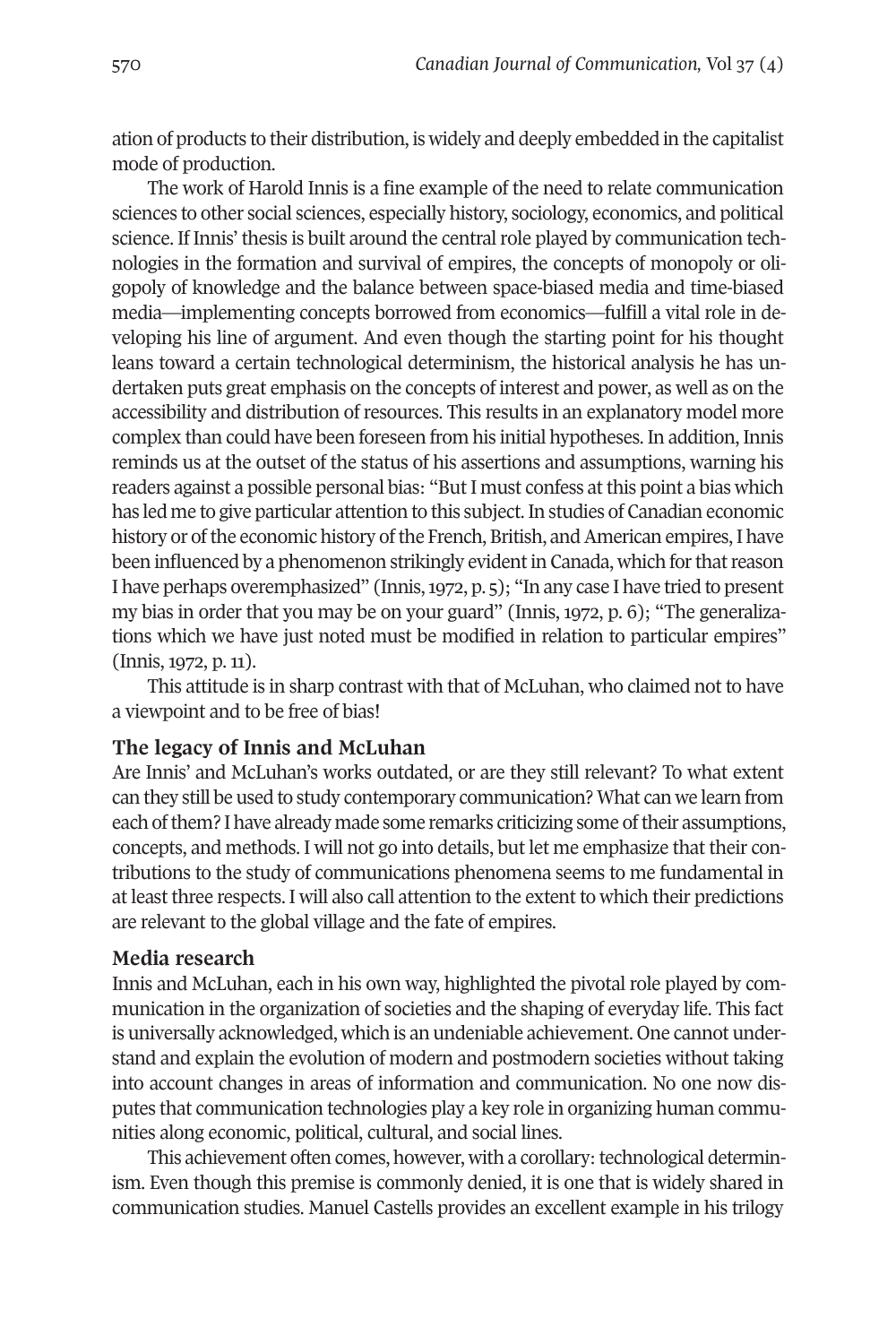on the information age. He describes three main factors to explain the structural economic, social, and political changes experienced by western societies from the late 1960s to the mid-1970s: 1) the revolution in information technology, 2) the crisis of capitalism and statism, and 3) the effervescence of social movements such as environmentalism and feminism. but among the three, he wrote, it is the revolution in communication technology that has played the key role (Castells, 1998, 1999a, 1999b; Tremblay, 2003).

It is to be hoped that communication researchers, who are tackling the difficult task of explaining the overall changes that affect the societies in which we live, adopt an approach that accounts for the complexity of the factors involved.

The contributions of Innis and Mcluhan to communication science seems to me crucial in another respect. In the communication sector, as in other areas, the most profound changes that accompany technical innovation can be properly understood only in the long term. Empirical research in the short term, sophisticated and elaborate as it can be, is a very limited tool for the identification of underlying trends.

In this regard, we can consider three different social-scientific approaches, each having its usefulness and disadvantages: longitudinal studies, historical works, and prospective methods. longitudinal studies can be defined and controlled according to specific goals, but they are very expensive. Historical studies are more affordable, but one can never assume that their results are transferable to the present and to the future. Prospective studies can explore the universe of possibilities, but their reliability is questionable; the success rate of predictions, including those made by leading experts, rarely exceeds that of a random selection.

The works of Innis and Mcluhan demonstrate the merit of using historical and prospective approaches insofar as one identifies their limitations and refrains from concluding that the lessons of the past can be projected in the future. Nevertheless, one cannot hold the view that futuristic projections have the same value as scientific observations. Also, if we ignore these precautions, abuses are possible.

The contributions of Innis and Mcluhan to the study of communications are significant in a third respect. In analyzing the impact of the media themselves rather than the effect of the messages they convey, they introduced into mass-media research, as it developed after World War II in the U.S.A., the materiality of the object in its technical characteristics, the conditions of its production and use, and its integration in space and time. We find in the works of neither scholar the foundations of a theory of innovation or a theory of how information and communication technologies are used socially. Everett Rogers' diffusionism, the translation theory of Callon and latour, the contemporary theories of appropriation, and the communication-for-development theory are not the direct descendants of the work of the two Canadian researchers. but because of the publications of Innis and Mcluhan in the 50s and 60s, it is no longer possible to consider media as neutral instruments, suitable for all purposes and in all circumstances. Even without sharing the premise of technological determinism, we cannot think of media as merely the means to something else. The works of Innis and Mcluhan have definitively established that each medium offers a specific config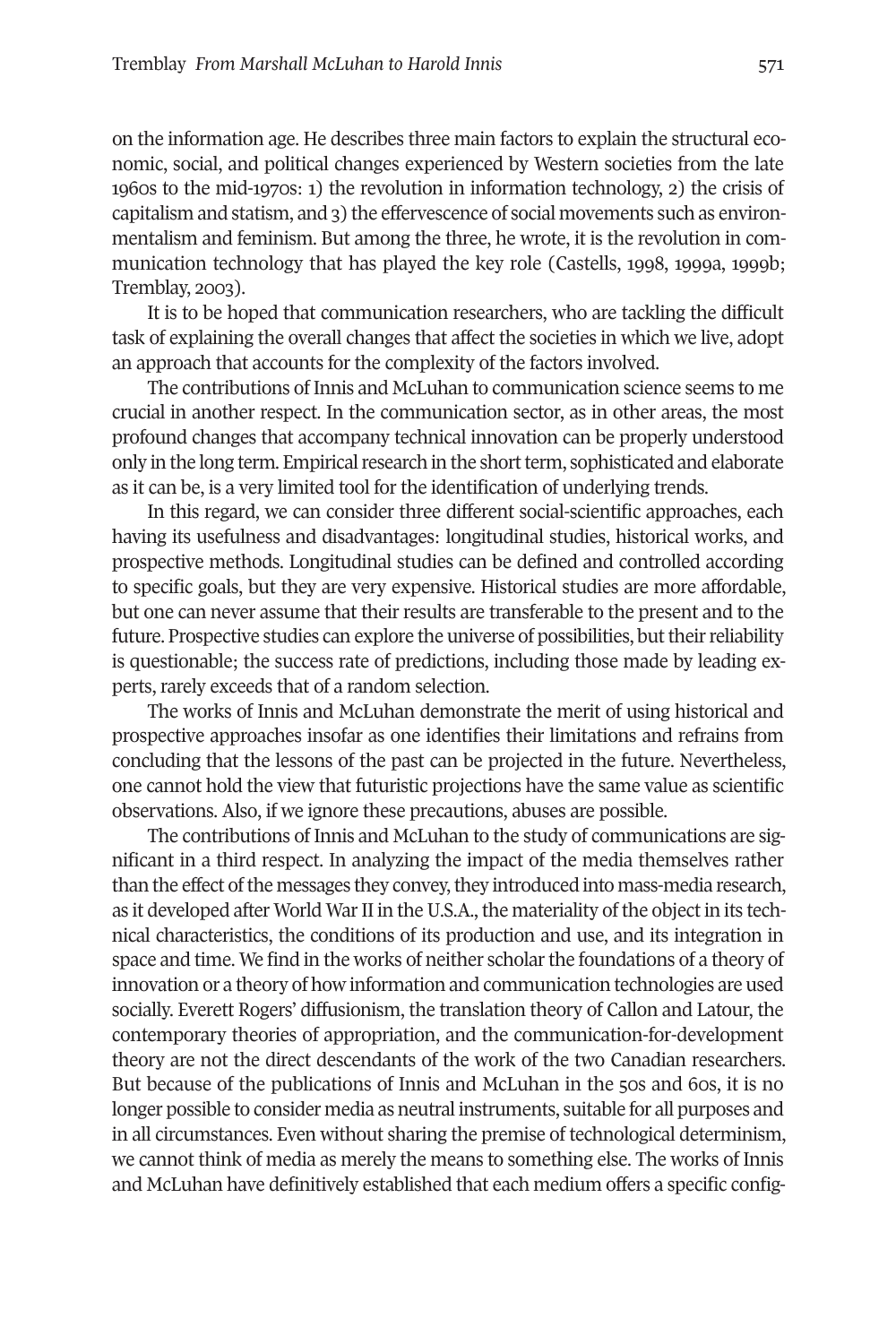uration of opportunities and constraints that any theory of communications should take into account.

## **From the global village to the world empire**

McLuhan believed that the new technologies of information and communication transform the world into one big village. Innis, for his part, came to the conclusion that the imbalance in favour of space-biased media caused by modern technology would make it impossible to create new lasting empires. what about those predictions?

In *The Gutenberg Galaxy*, published more than 40 years ago, Mcluhan foreshadowed the advent of the village-world: "Such is the character of a village or, since electric media, such is also the character of global village.And itis the advertising and PR community that is most aware of this basic new dimension of global interdependence" (Mcluhan, 1962, p. 31).

And he forcefully repeated thereafter: "The new electronic interdependence recreates the world in the image of a global village" (Mcluhan & Fiore, 1967, p. 67).

we will gladly agree with Mcluhan on the growing interdependence of the world resulting from improved transportation and increased economic exchanges as well as expanded communication networks, a movement that was initiated in the fifteenth century with the great discoveries and the rise of commercial capitalism. but does the metaphor of the village, which has been very popular all around the world for decades, help us to better understand the process of globalization? After careful consideration, my answer is clearly "no," and I think it is neither the accuracy of the image nor its ability to represent the world that explains its popularity.

The metaphor of the village is not very appropriate for representing the growing interdependence of the world for at least two good reasons. First, the image of the village poorly describes this ongoing process, because networks of exchange and communication largely link cities rather than villages. Globalization is primarily a matter of major urban areas on the planet. The inhabitants of villages and the countryside are either poorly integrated or are kept isolated from one another.

The second reason, more fundamentally, that the metaphor of the village seems to be inadequate is that it suggests that interdependence would be greaterin a village than in a city. The truth is quite the opposite. It is indeed well known since the pioneering work in sociology and political economy starting with Émile Durkheim that interdependence among the members of a community follows from the division of labour. The more elaborate is the latter, the closeris the former. And everyone knows that the division of labour is more complex in a large city than it is in a small village. The city inhabitant is much more dependent on his/her fellows than is a villager. He or she does not know them personally, unlike the villagers who can name almost anyone. but that is another matter.

In fact, the metaphor of the global village is likely very popular because it refers to meanings other than those related to real ties of interdependence that develop in the modern world. The village, for city dwellers—among whom we find most of the readers and followers of Mcluhan's global village—refers to the stereotype ofthe quiet and pleasant place in idyllic surroundings, free of noise and pollution, with harmonious homes and a small, supportive community offering love and friendship to its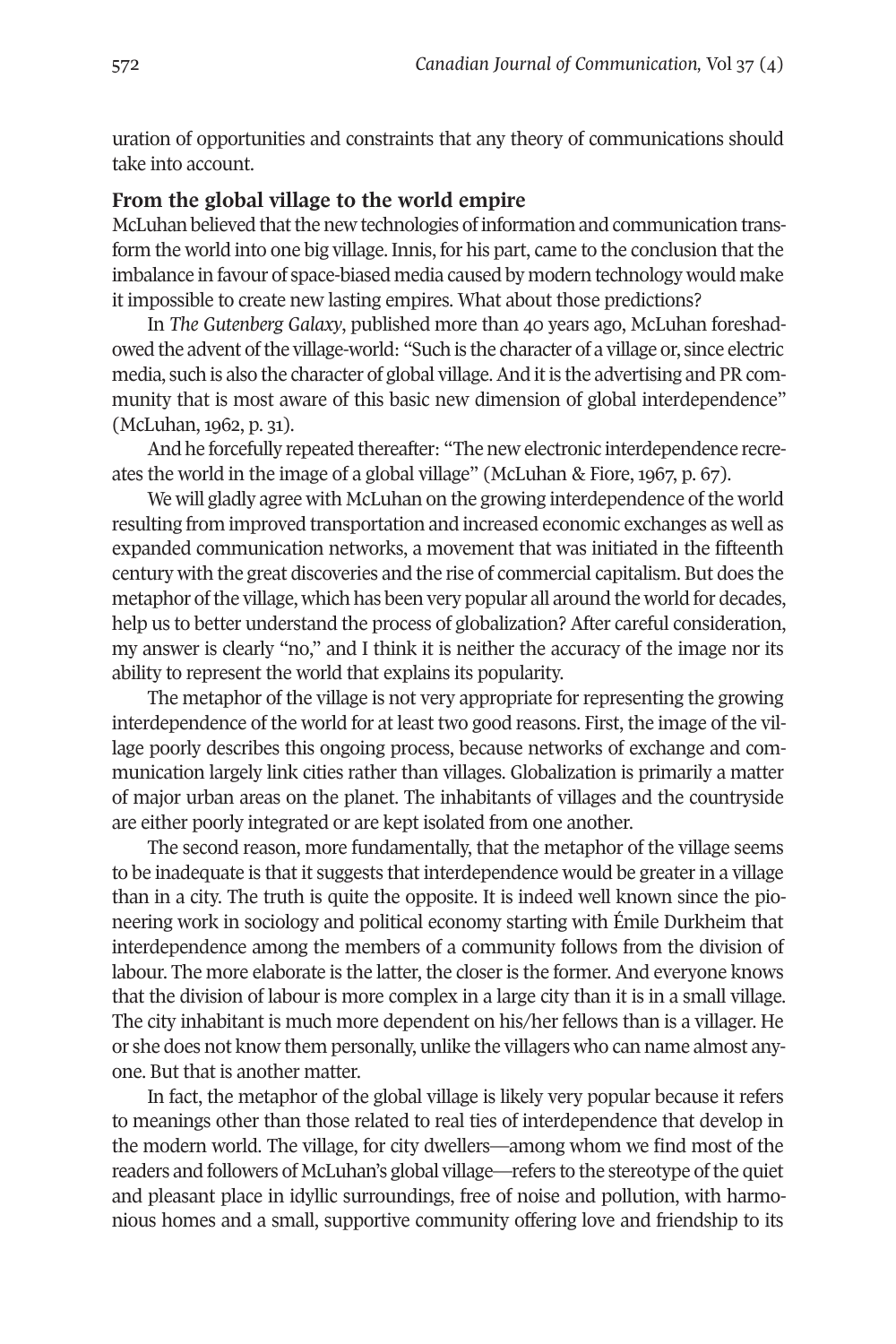members. The myth of the village has the sublimated features of what Tönnies referred to as a community, as opposed to a society (wirth,1926). The global-village metaphor works because it expresses the wild hope that the future will lead to the reproduction of an idealized past. The problem is that this is not the kind of interdependence that results from the expansion of networks of exchange and communication.

We are much closer to reality with another of McLuhan's aphorisms, although it is inevitably stamped by its technological determinism: "Every new technology necessitates a new war" (Mcluhan & Fiore, 1967, p. 98).

One recalls immediately, of course, the Gulf War of 1990 and the 2003 war in Iraq that allowed Americans to test their "smart" weapons and to demonstrate their substantial technological advantage over all other countries on the planet. Should we speak of an American empire, as articulated by Hardt & Negri (2000)?

The issue certainly deserves to be raised and debated. Is this empire, whose overwhelming military superiority allows it to assert itself as the only superpower in the world, likely to last, or is it already in decline, as suggested in particular by the filmmaker denys Arcand, in his oscar-winning film *The Barbarian Invasions* (Arcand, 2003)?2

Harold Innis would probably share the diagnosis of denys Arcand. According to his theory, the Americans undoubtedly have the right technology to control vast territories distant from each other, but one wonders whether they can count on media to ensure the continuity of values underlying the U.S. system. The American empire will fall one day, as have all previous ones, but when? only history, of course, will answer these questions. The doomsday scenarios about American hegemony do not, however, seem more convincing than those that predicted the death of the capitalist system in the 1960s or the end of history in the 1990s. The Americans probably no longer believe with the same fervour in the dream of regeneration that animated their ancestors. but the core values of liberalism, essential to the functioning of their economic and social system, are still transmitted from one generation to the next. Moreover, the importance of religion in the United States should not be underestimated. Should we not even fear the rise of fundamentalism?

butlet us set aside these futurological musings and return to how American hegemony is exercised today. James Carey (1989) wrote that the invention of the electric telegraph allowed the passage from colonialism—a decentralized form of domination in which the slowness of transportation and communications necessarily implies a certain autonomy of the local governor—to modern imperialism, within which the speed of communication means that the influence of the central government is felt daily. Computers and telecommunications networks have strengthened this trend significantly, to the point that one wonders if we are not witnessing the emergence of a new form of imperialism, which would not necessitate, in most cases, the establishment of a sprawling political administration, very costly to the central government. Is this is a new type of empire based on the exercise of power through networks, as Hardt & Negri (2000) have argued?

The notion of cultural imperialism, as popularized by Herbert Schiller (1976) in the 1970s, has been severely criticized forrelying—grossly, it was claimed—on a theory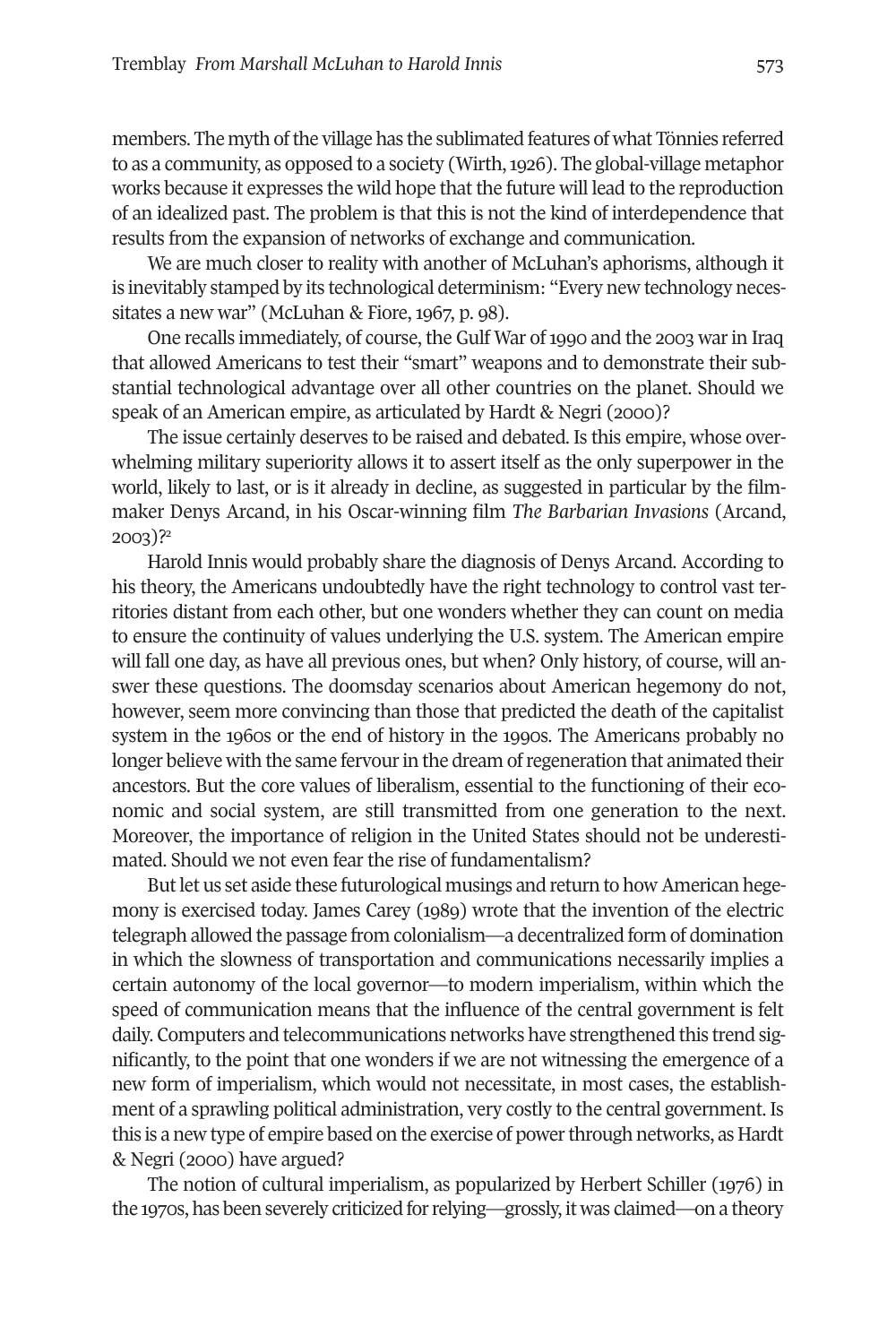of conspiracy and manipulation. Trivializing its importance, critics have claimed that his theory has ignored the freedom and autonomy of receivers. In the present time, when everyone is talking about globalization, it would nevertheless be useful to reevaluate Schiller's assumptions, particularly in light of Innis' worries about the transmission of values. Did a political scientist and advisor to the White House, Joseph Nye (1990), not seriously propose in 1990 a strategy of "soft power," which incorporated much of what Schiller meant by cultural imperialism (Mattelart & Tremblay, 2003)?

It seems, however, that the U.S. administration still can choose another way, a more brutal one, as was seen during the 2003 intervention in Iraq. Is cultural hegemony really an alternative to the use of armed force, or is it only the other side of the same policy?

#### **Conclusion**

In examining the thought and approaches of the two pioneers in communication research in Canada, I have raised some questions about the relevance of their findings with a view to encouraging further reflection on their ideas. but to fully understand the work of Innis and McLuhan, one would still need to situate it within the socio-economic context of the period following world war II, one that was fertile for the major changes in all areas that took place; these can only be mentioned briefly. They include the advent of television in the 50s—which rapidly became the most popular and most powerful media of communication—and the creation of UNESCo, which signified a new recognition, at the global level, of the role of culture, education, and communication in social life as well as in personal development.

In order to assess the intellectual contributions of Innis and McLuhan, one should also examine their work in relation to that of other authors in the same period in other parts of the world. During the time when the two Canadian thinkers were putting technology at the centre of their study of communication, most U.S.researchers were continuing their empirical research on the effects of messages. others were applying evolutionary and diffusionist theories to how communications could be used for development. At the same time that Adorno and Horkheimer were criticizing the entertainment industry, Shannon and Weaver were developing the mathematical theory of information and wiener was building the foundations of cybernetics.

western Europeans, particularly the French (who were influenced by structuralism in linguistics and anthropology) worked on meanings and made semiotics *the* science of communication. In the United Kingdom, Hoggart, williams, and Thompson**,** who had been studying popular culture and adult education, inspired initially by the Marxist approach to philosophy, helped create the Cultural Studies movement.

Finally, in order to understand the impact of Innis' and McLuhan's works, one must wonder why theories with so little empirical grounding, so little orientation to action, and such little transferabilty into concrete steps, have enjoyed such a great success among public and private managers. Why, for example—and I will stop here—has technological determinism received so much praise from policymakers, technocrats, and administrators of all kinds?